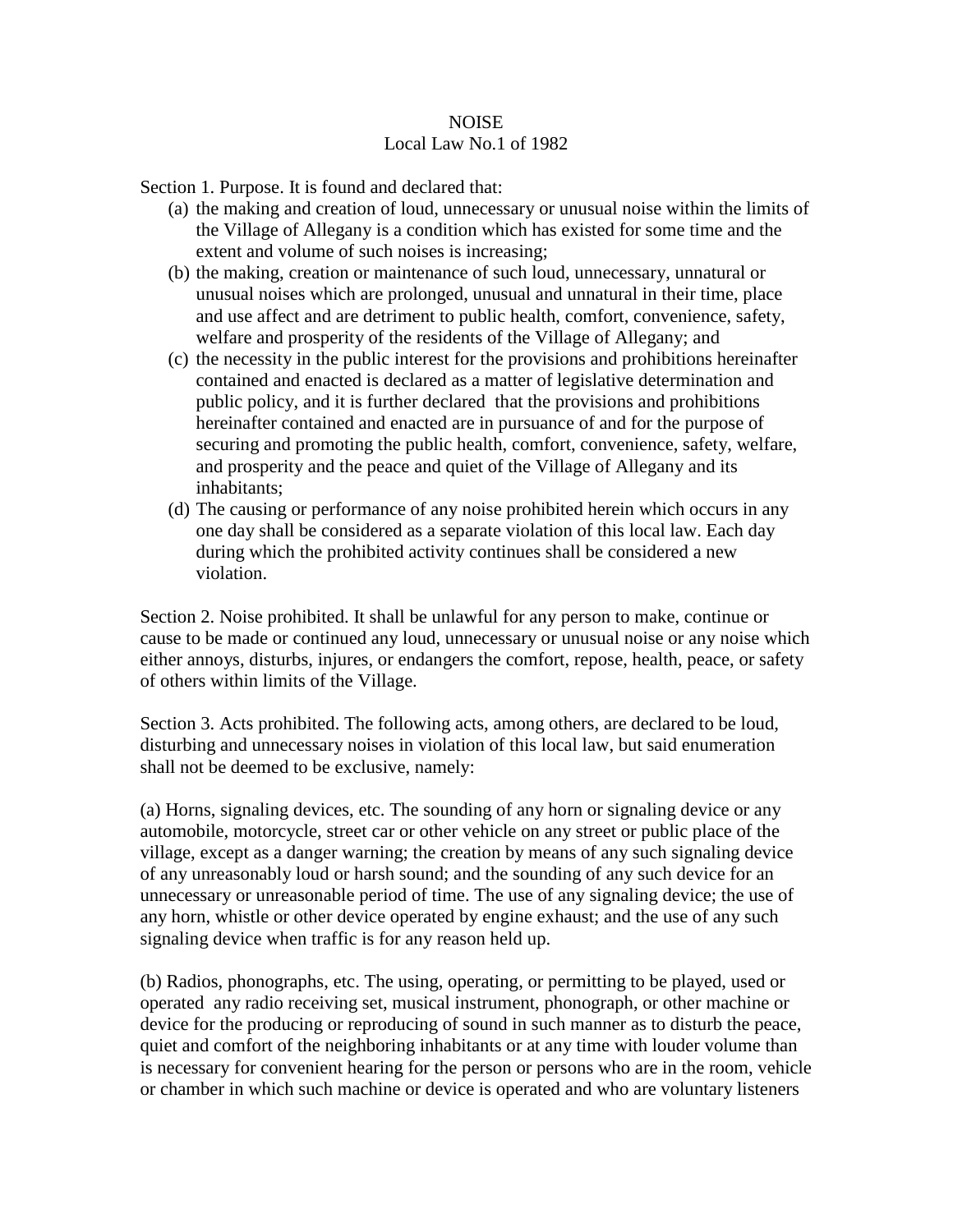thereto. The operation of any such set, instrument, phonograph, machine, or device between the hours of eleven PM and seven AM in such a manner as to be plainly audible at a distance of fifty feet from the building, structure or vehicle in which it is located shall be prima facie evidence of a violation of this section.

(c) Loudspeakers, amplifiers for advertising. The using, operating or permitting to be played, used, or operated of any radio receiving set, musical instrument, phonograph, loudspeaker, sound amplifier, or other machine or device for the producing or reproducing of sound which is cast upon the public streets for the purpose of commercial advertising or attracting attention of the public to any building or structure or to a candidate in an election campaign.

(d) Yelling, shouting, etc. Yelling, shouting, hooting, whistling, or singing on the public streets, particularly between the hours of eleven PM and seven AM or at any time or place so as to annoy or disturb the quiet, comfort, or repose of persons in any office or in any dwelling, hotel or other type of residence, or of any persons in the vicinity.

(e) Animals, birds, etc. The keeping of any animal or bird which by causing frequent or long continued noise shall disturb the comfort or repose of any persons in the vicinity.

(f) Exhaust. The discharge into the open air of exhaust of any steam engine, stationary internal combustion engine, or motor vehicle except through the muffler or other device which will effectively prevent loud or explosive noises there from.

(g) Defect in vehicle or load. The use of any automobile, motorcycle, or vehicle so out of repair, so loaded, or in such a manner as to create loud and unnecessary grating, grinding, rattling or other noise.

(h) Loading, unloading, opening boxes. The creation of loud and excessive noise in connection with loading and unloading any vehicle or the opening and destruction of bales, boxes, crates, and containers.

(i) Construction or repairing of buildings, The erection (including excavation), demolition alteration or repair of any building or the performance of any construction work, tree removal, debris removal, operation or maintenance of equipment other than between the hours of seven AM and eight PM on weekdays or during any hours on Sunday, except in case of urgent necessity in the interest of public health and safety, and then only with a permit from the building inspector, which permit may be granted for a period not to exceed three days or less while the emergency continues. If the building inspector should determine that the public health and safety will not be impaired by the erection, demolition, alteration or repair of any building or the excavation of streets and highways within the hours of six PM and seven AM and if he shall further determine the loss or inconvenience would result to any part in interest, he may grant permission for such work to be done within the hours of six PM and seven AM, upon application being made at the time the permit for the work is awarded or during the progress of the work.